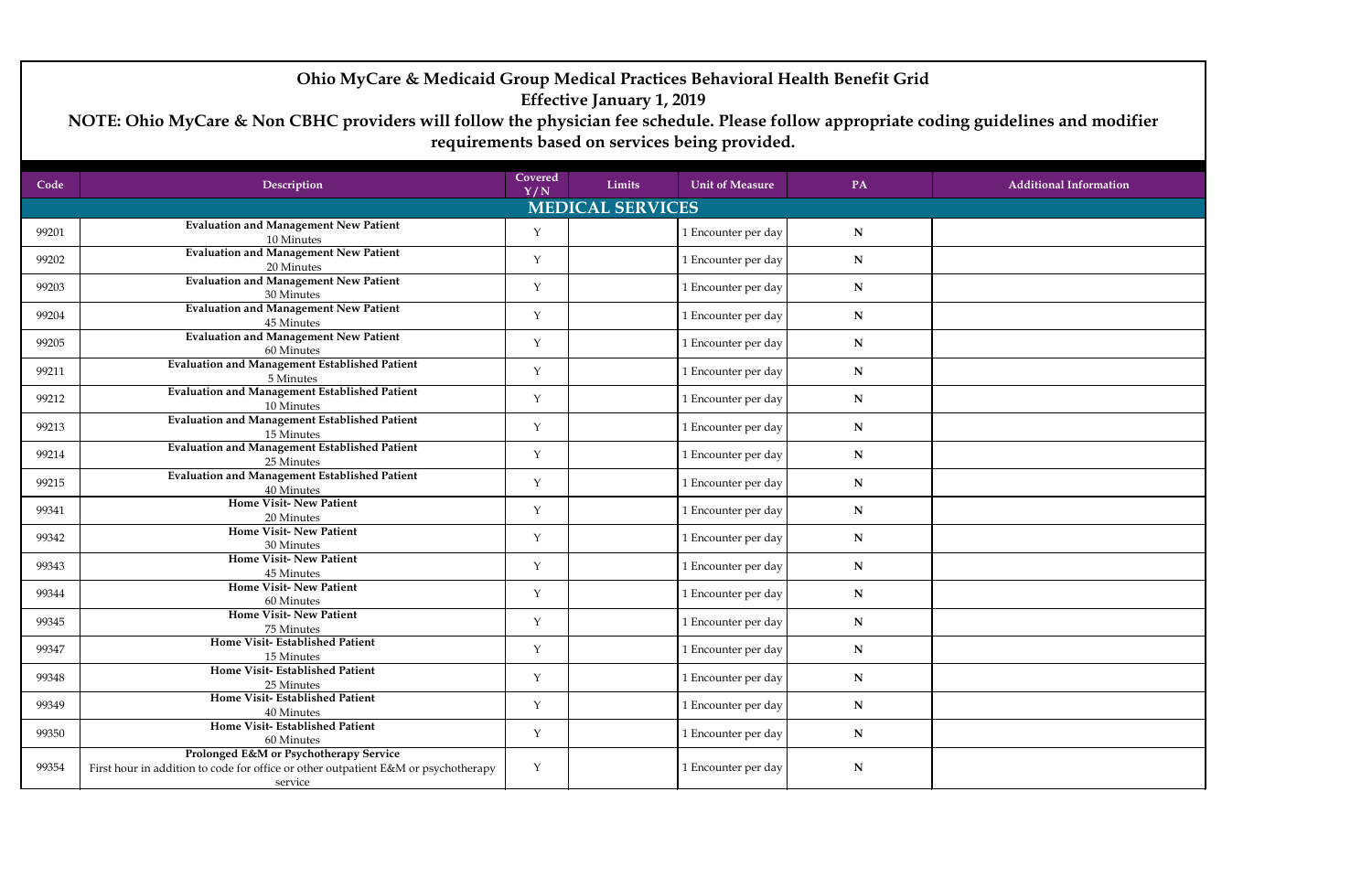| Code  | Description                                                                                                                                                                                                                                                                                                                                                                                                                                                                                                           | Covered<br>Y/N | Limits                      | <b>Unit of Measure</b> | PA | <b>Additional Information</b> |
|-------|-----------------------------------------------------------------------------------------------------------------------------------------------------------------------------------------------------------------------------------------------------------------------------------------------------------------------------------------------------------------------------------------------------------------------------------------------------------------------------------------------------------------------|----------------|-----------------------------|------------------------|----|-------------------------------|
| 99355 | <b>Prolonged E&amp;M or Psychotherapy Service</b><br>Each additional 30 minutes in addition to code for office or other outpatient E&M or<br>psychotherapy service                                                                                                                                                                                                                                                                                                                                                    | Y              |                             | 1 Encounter per day    | N  |                               |
| 90791 | <b>Psychiatric Diagnostic Evaluation</b><br>Includes the assessment of the patient's psychosocial history, current mental status,<br>review, and ordering of diagnostic studies followed by appropriate treatment<br>recommendations                                                                                                                                                                                                                                                                                  | $\mathsf{Y}$   |                             | 1 Encounter per day    | N  |                               |
| 90792 | <b>Psychiatric Diagnostic Evaluation w/ Medical Services</b><br>Includes the assessment of the patient's psychosocial history, current mental status,<br>review, and ordering of diagnostic studies followed by appropriate treatment<br>recommendations. Additional medical services such as physical examination and<br>prescription of pharmaceuticals are provided in addition to the diagnostic<br>evaluation. Interviews and communication with family members or other sources are<br>included in these codes. | Y              |                             | 1 Encounter per day    | N  |                               |
| 90833 | <b>Individual Psychotherapy 30 minutes</b><br>when performed w/ $E$ &M<br>(List separately in addition to code for primary service)                                                                                                                                                                                                                                                                                                                                                                                   |                |                             |                        | N  |                               |
| 90836 | <b>Individual Psychotherapy 45 minutes</b><br>when performed w/ $E$ &M<br>(List separately in addition to code for primary service)                                                                                                                                                                                                                                                                                                                                                                                   |                |                             |                        |    |                               |
| 90838 | Individual Psychotherapy 60 minutes<br>when performed w/ E&M<br>(List separately in addition to code for primary service)                                                                                                                                                                                                                                                                                                                                                                                             |                |                             |                        | N  |                               |
| 90785 | <b>Interactive Complexity</b><br>Use 90785 in conjunction with codes for diagnostic psychiatric evaluation [90791,<br>90792], psychotherapy [90832, 90834, 90837], psychotherapy when performed with<br>an evaluation and management service [90833, 90836, 90838, 99201-99255,<br>99304-99337, 99341-99350], and group psychotherapy [90853]                                                                                                                                                                         | $\mathbf{Y}$   |                             |                        | N  |                               |
|       |                                                                                                                                                                                                                                                                                                                                                                                                                                                                                                                       |                | <b>TRADITIONAL SERVICES</b> |                        |    |                               |
| 90832 | Individual Psychotherapy 30 minutes with Patient<br>Psychotherapy is a variety of treatment techniques in which a physician or other<br>qualified health care provider helps a patient with a mental illness or behavioral<br>disturbance identify and alleviate any emotional disruptions, maladaptive<br>behavioral patterns, and contributing/exacerbating factors. This treatment also<br>involves encouraging personality growth and development through coping<br>techniques and problem-solving skills         | Y              |                             |                        | N  |                               |
| 90834 | Individual Psychotherapy 45 minutes with Patient<br>Psychotherapy is a variety of treatment techniques in which a physician or other<br>qualified health care provider helps a patient with a mental illness or behavioral<br>disturbance identify and alleviate any emotional disruptions, maladaptive<br>behavioral patterns, and contributing/exacerbating factors. This treatment also<br>involves encouraging personality growth and development through coping<br>techniques and problem-solving skills         |                |                             |                        | N  |                               |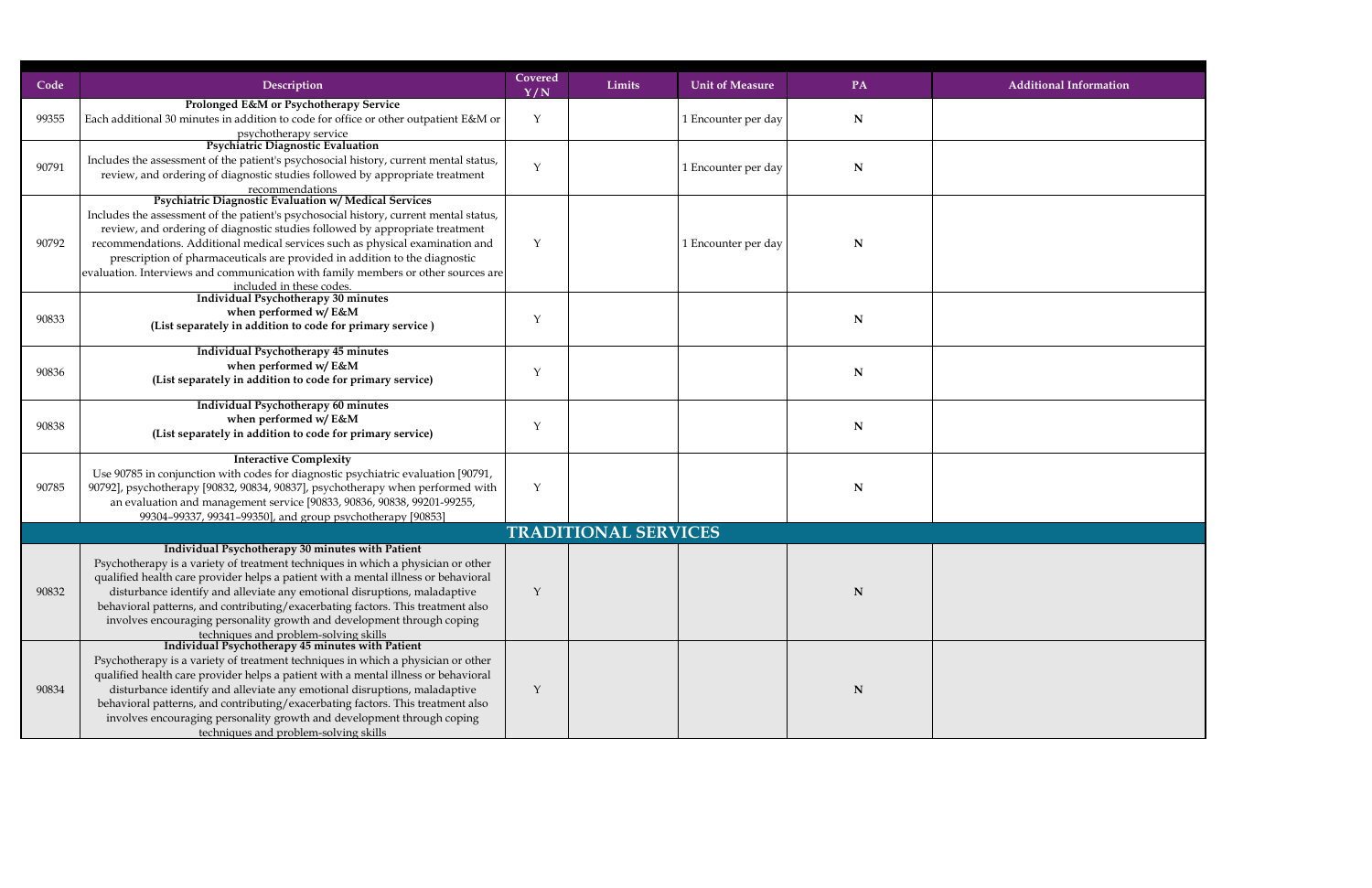| Code  | Description                                                                                                                                                                                                                                                                                                                                                                                                                                                                                                                                                                                                                                                                                                                                                                                                                                                                                           | <b>Covered</b><br>Y/N | Limits                 | Unit of Measure | PA | <b>Additional Information</b> |
|-------|-------------------------------------------------------------------------------------------------------------------------------------------------------------------------------------------------------------------------------------------------------------------------------------------------------------------------------------------------------------------------------------------------------------------------------------------------------------------------------------------------------------------------------------------------------------------------------------------------------------------------------------------------------------------------------------------------------------------------------------------------------------------------------------------------------------------------------------------------------------------------------------------------------|-----------------------|------------------------|-----------------|----|-------------------------------|
| 90837 | Individual Psychotherapy 60 plus minutes with Patient<br>Psychotherapy is a variety of treatment techniques in which a physician or other<br>qualified health care provider helps a patient with a mental illness or behavioral<br>disturbance identify and alleviate any emotional disruptions, maladaptive<br>behavioral patterns, and contributing/exacerbating factors. This treatment also<br>involves encouraging personality growth and development through coping<br>techniques and problem-solving skills                                                                                                                                                                                                                                                                                                                                                                                    | $\mathbf Y$           |                        |                 | N  |                               |
| 90846 | Family Psychotherapy (without the patient present), 50 minutes<br>family psychotherapy in a setting where the care provider meets with the patient's<br>family without the patient present. The family is part of the patient evaluation and<br>treatment process. Family dynamics as they relate to the patient's mental status and<br>behavior are a main focus of the sessions. Attention is also given to the impact the<br>patient's condition has on the family, with therapy aimed at improving the<br>interaction between the patient and family members.                                                                                                                                                                                                                                                                                                                                     | Y                     |                        |                 | N  |                               |
| 90847 | Family psychotherapy (conjoint psychotherapy) (with patient present), 50 minutes<br>Family psychotherapy in a setting where the care provider meets with the patient<br>and the patient's family jointly. The family is part of the patient evaluation and<br>treatment process. Family dynamics as they relate to the patient's mental status and<br>behavior are a main focus of the sessions. Attention is also given to the impact the<br>patient's condition has on the family, with therapy aimed at improving the<br>interaction between the patient and family members. Reviewing records,<br>communicating with other providers, observing and interpreting patterns of<br>behavior and communication between the patient and family members, and decision<br>making regarding treatment, including medication management or any physical<br>exam related to the medication, is included.    | Y                     |                        |                 | N  |                               |
| 90849 | Multiple-family group psychotherapy<br>The therapist provides multiple family group psychotherapy by meeting with<br>several patients' families together. This is usually done in cases involving similar<br>issues and often in settings of group homes, drug treatment facilities, or hospital<br>rehabilitation centers. The session may focus on the issues of the patient's<br>hospitalization or substance abuse problems. Attention is also given to the impact the<br>patient's condition has on the family. This code is reported once for each family<br>group present.                                                                                                                                                                                                                                                                                                                     | Y                     |                        |                 | N  |                               |
| 90853 | Group psychotherapy (other than of a multiple-family group)<br>The psychiatric treatment provider conducts psychotherapy for a group of several<br>patients in one session. Group dynamics are explored. Emotional and rational<br>cognitive interactions between individual persons in the group are facilitated and<br>observed. Personal dynamics of any individual patient may be discussed within the<br>group setting. Processes that help patients move toward emotional healing and<br>modification of thought and behavior are used, such as facilitating improved<br>interpersonal exchanges, group support, and reminiscing. The group may be<br>composed of patients with separate and distinct maladaptive disorders or persons<br>sharing some facet of a disorder. This code should be used for group psychotherapy<br>with other patients, and not members of the patients' families. |                       |                        |                 |    |                               |
|       |                                                                                                                                                                                                                                                                                                                                                                                                                                                                                                                                                                                                                                                                                                                                                                                                                                                                                                       |                       | <b>CRISIS SERVICES</b> |                 |    |                               |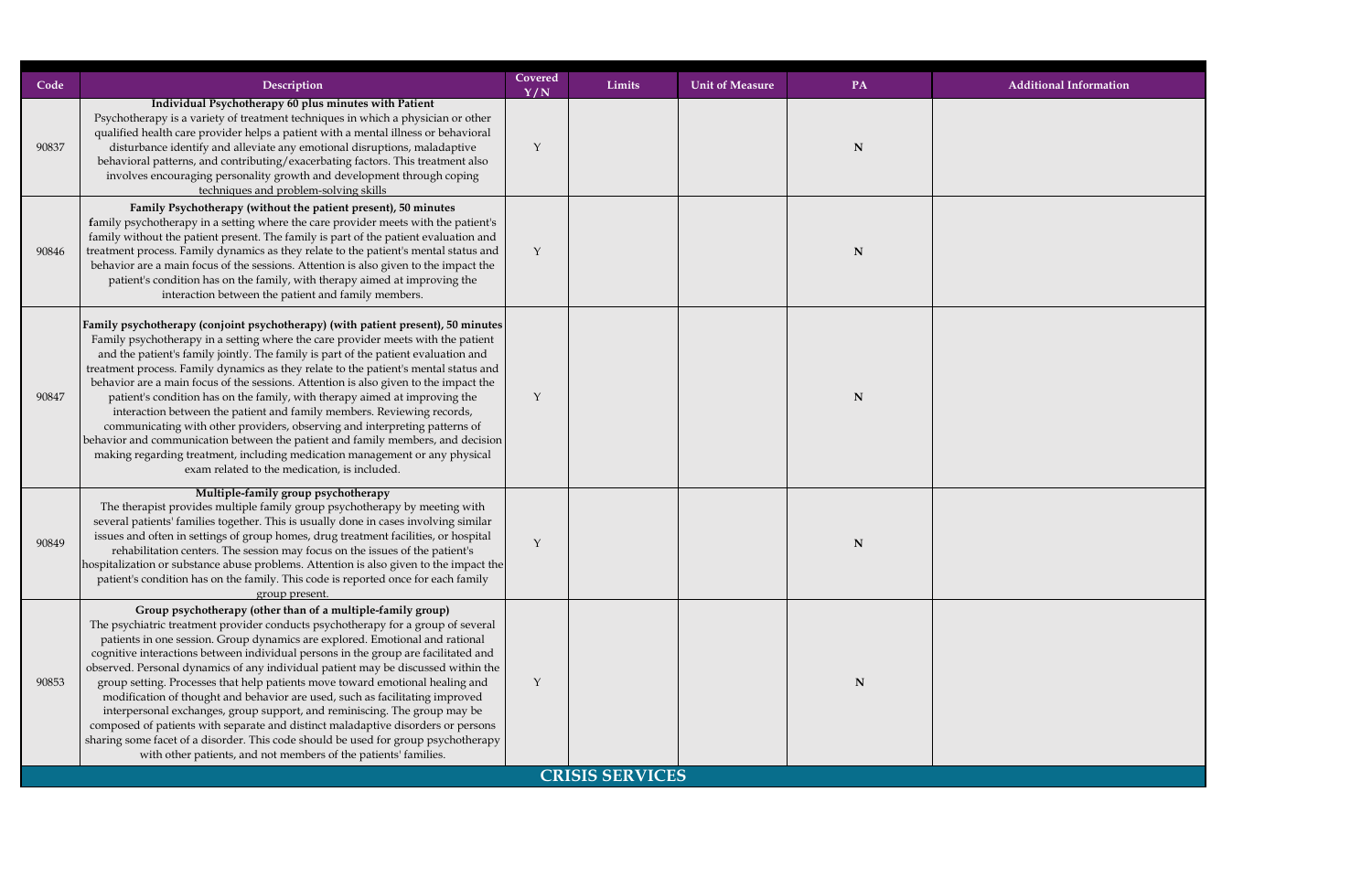| Code  | Description                                                                                                                                                                                                                                                                                                                                                                                                                                                                                    | Covered<br>Y/N | Limits | <b>Unit of Measure</b>                                                          | PA | <b>Additional Information</b> |  |  |
|-------|------------------------------------------------------------------------------------------------------------------------------------------------------------------------------------------------------------------------------------------------------------------------------------------------------------------------------------------------------------------------------------------------------------------------------------------------------------------------------------------------|----------------|--------|---------------------------------------------------------------------------------|----|-------------------------------|--|--|
| 90839 | Psychotherapy for crisis; first 60 minutes<br>Psychotherapy is a variety of treatment techniques in which a physician or other<br>qualified health care provider helps a patient with a mental illness or behavioral<br>disturbance identify and alleviate any emotional disruptions, maladaptive<br>behavioral patterns, and contributing/exacerbating factors. Report these codes when<br>the psychotherapy is for a patient with a life-threatening or highly complex<br>psychiatric crisis | Y              |        | $1$ unit = 60 minutes                                                           | N  |                               |  |  |
| 90840 | Psychotherapy for crisis each additional 30 minutes<br>(List separately in addition to code for primary service)                                                                                                                                                                                                                                                                                                                                                                               |                |        | $1$ unit = each<br>additional 30 min<br>beyond the original<br>$60 \text{ min}$ | N  |                               |  |  |
|       |                                                                                                                                                                                                                                                                                                                                                                                                                                                                                                |                |        | <b>TRANSCRANIAL MAGNETIC STIMULATION</b>                                        |    |                               |  |  |
| 90867 | Therapeutic repetitive transcranial magnetic stimulation (TMS) treatment<br>Therapeutic repetitive transcranial magnetic stimulation (TMS) treatment; initial,<br>including cortical mapping, motor threshold determination, delivery and<br>management                                                                                                                                                                                                                                        | Y              |        |                                                                                 |    |                               |  |  |
| 90868 | Therapeutic repetitive transcranial magnetic stimulation (TMS) treatment<br>Therapeutic repetitive transcranial magnetic stimulation (TMS) treatment;<br>subsequent delivery and management, per session                                                                                                                                                                                                                                                                                       |                |        |                                                                                 |    |                               |  |  |
| 90869 | Therapeutic repetitive transcranial magnetic stimulation (TMS) treatment<br>Therapeutic repetitive transcranial magnetic stimulation (TMS) treatment;<br>subsequent motor threshold re-determination with delivery and management                                                                                                                                                                                                                                                              | Y              |        |                                                                                 |    |                               |  |  |
|       | <b>TESTING SERVICES</b>                                                                                                                                                                                                                                                                                                                                                                                                                                                                        |                |        |                                                                                 |    |                               |  |  |
| 96130 | Psychological testing evaluation; first 60 min<br>Psychological testing evaluation services by physician or other qualified health care<br>professional, including integration of patient data, interpretation of standardized test<br>results and clinical data, clinical decision making, treatment planning and report,<br>and interactive feedback to the patient, family member(s) or caregiver(s), when<br>performed;                                                                    | $\mathbf{Y}$   |        |                                                                                 | N  |                               |  |  |
| 96131 | Psychological testing evaluation; first 60 min<br>Psychological testing evaluation services by physician or other qualified health care<br>professional, including integration of patient data, interpretation of standardized test<br>results and clinical data, clinical decision making, treatment planning and report,<br>and interactive feedback to the patient, family member(s) or caregiver(s), when<br>performed;                                                                    | $\mathbf Y$    |        |                                                                                 | N  |                               |  |  |
| 96136 | Psychological or neuropsychological test administration; first 30 min<br>Psychological or neuropsychological test administration and scoring by physician or<br>other qualified health care professional, two or more tests, any method;                                                                                                                                                                                                                                                       | $\mathbf Y$    |        |                                                                                 | N  |                               |  |  |
| 96137 | Psychological or neuropsychological test administration; additional 30 min<br>Psychological or neuropsychological test administration and scoring by physician or<br>other qualified health care professional, two or more tests, any method; each<br>additional 30 minutes (List separately in addition to code for primary procedure)                                                                                                                                                        | Y              |        |                                                                                 | N  |                               |  |  |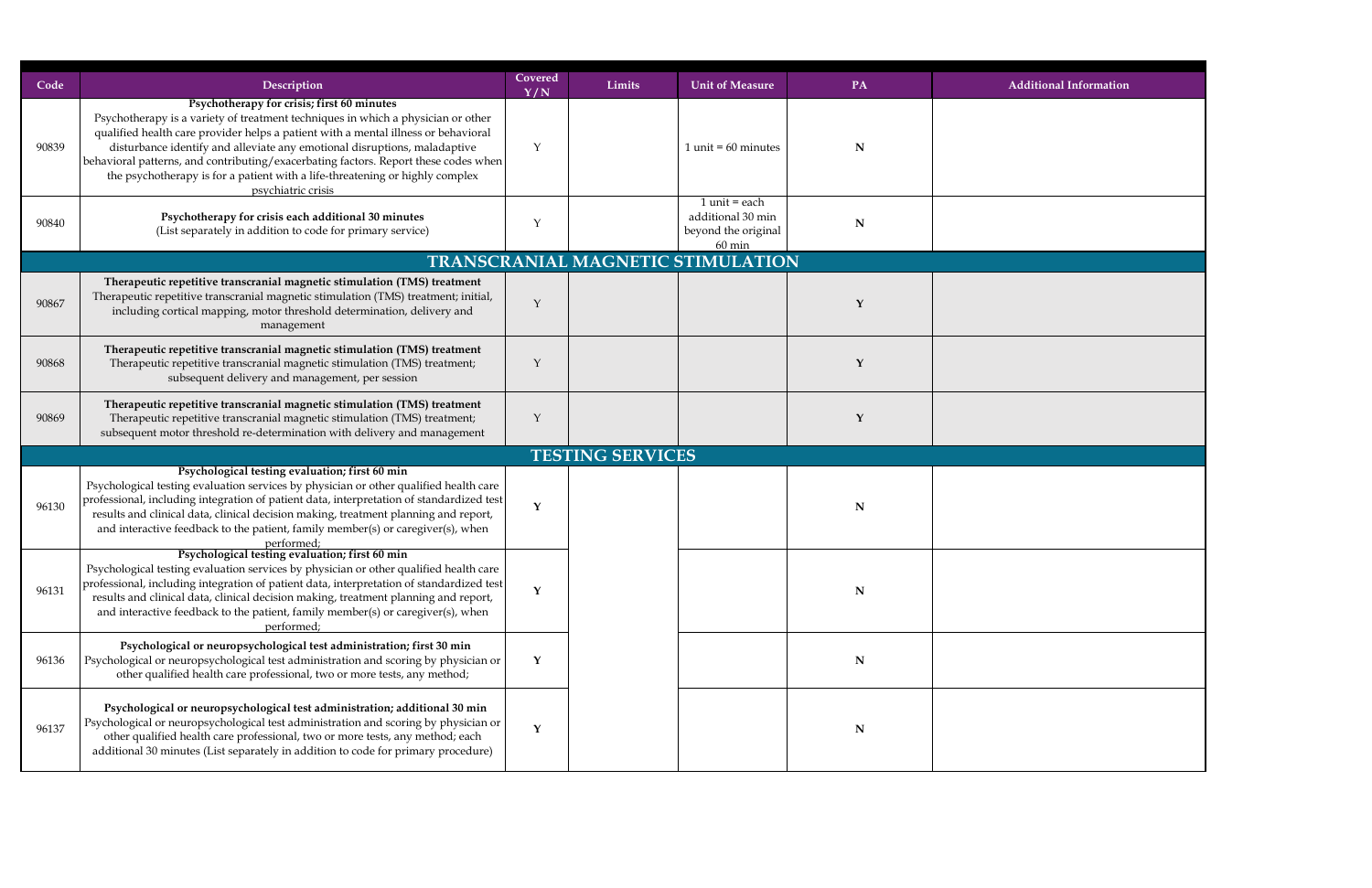| Code  | Description                                                                                                                                                                                                                                                                                                                                                                                                                                                                                             | Covered<br>Y/N | Limits                                                                    | <b>Unit of Measure</b>                   | PA | <b>Additional Information</b> |  |  |
|-------|---------------------------------------------------------------------------------------------------------------------------------------------------------------------------------------------------------------------------------------------------------------------------------------------------------------------------------------------------------------------------------------------------------------------------------------------------------------------------------------------------------|----------------|---------------------------------------------------------------------------|------------------------------------------|----|-------------------------------|--|--|
| 96112 | Developmental Testing; first hour<br>Developmental test administration (including assessment of fine and/or gross motor,<br>language, cognitive level, social, memory and/or executive functions by<br>standardized developmental instruments when performed), by physician or other                                                                                                                                                                                                                    | Y              |                                                                           |                                          | N  |                               |  |  |
| 96113 | qualified health care professional, with interpretation and report<br>Developmental Testing ; additonal 30 min<br>Developmental test administration (including assessment of fine and/or gross motor,<br>language, cognitive level, social, memory and/or executive functions by<br>standardized developmental instruments when performed), by physician or other<br>qualified health care professional, with interpretation and report; (List separately in<br>addition to code for primary procedure) | Y              | CareSource has<br>opted not to have<br>limits or PA on these<br>services. |                                          | N  |                               |  |  |
| 96116 | <b>Neurobehavioral Status Exam</b><br>Neurobehavioral status exam (clinical assessment of thinking, reasoning and<br>judgment, eg, acquired knowledge, attention, language, memory, planning and<br>problem solving, and visual spatial abilities), per hour of the psychologist's or<br>physician's time, both face-to-face time with the patient and time interpreting test<br>results and preparing the report                                                                                       | Y              |                                                                           |                                          | N  |                               |  |  |
| 96121 | Neurobehavioral Status Exam; additional hour<br>Neurobehavioral status exam (clinical assessment of thinking, reasoning and<br>judgment, [eg, acquired knowledge, attention, language, memory, planning and<br>problem solving, and visual spatial abilities]), by physician or other qualified health<br>care professional, both face-to-face time with the patient and time interpreting test<br>results and preparing the report; (List separately in addition to code for primary<br>procedure)     | $\mathbf{Y}$   |                                                                           |                                          |    |                               |  |  |
| 96132 | Neuropsychological Testing; first hour<br>Neuropsychological testing evaluation services by physician or other qualified health<br>care professional, including integration of patient data, interpretation of<br>standardized test results and clinical data, clinical decision making, treatment<br>planning and report, and interactive feedback to the patient, family member(s) or<br>caregiver(s), when performed                                                                                 | Y              |                                                                           |                                          | N  |                               |  |  |
| 96133 | Neuropsychological Testing; additional hour<br>Neuropsychological testing evaluation services by physician or other qualified health<br>care professional, including integration of patient data, interpretation of<br>standardized test results and clinical data, clinical decision making, treatment<br>planning and report, and interactive feedback to the patient, family member(s) or<br>caregiver(s), when performed                                                                            | Y              |                                                                           |                                          | N  |                               |  |  |
|       |                                                                                                                                                                                                                                                                                                                                                                                                                                                                                                         |                | <b>ASSESSMENT SERVICES</b>                                                |                                          |    |                               |  |  |
| G0396 | Screening, Brief Intervention and Referral to Treatment 15-30 minutes<br>Alcohol and substance abuse may be assessed by several different methods,<br>including a drug abuse screening test (DAST) and an alcohol use disorder<br>identification test (SBIRT).                                                                                                                                                                                                                                          |                |                                                                           | Encounter from 15 to<br>$30 \text{ min}$ | N  |                               |  |  |
| G0397 | Screening, Brief Intervention and Referral to Treatment over 30 minutes<br>Alcohol and substance abuse may be assessed by several different methods,<br>including a drug abuse screening test (DAST) and an alcohol use disorder<br>identification test (SBIRT).                                                                                                                                                                                                                                        | $\mathcal{N}$  |                                                                           | Encounter over 30<br>min                 | N  |                               |  |  |
|       | APPLIED BEHAVIORAL ANALYSIS (ABA) THERAPY                                                                                                                                                                                                                                                                                                                                                                                                                                                               |                |                                                                           |                                          |    |                               |  |  |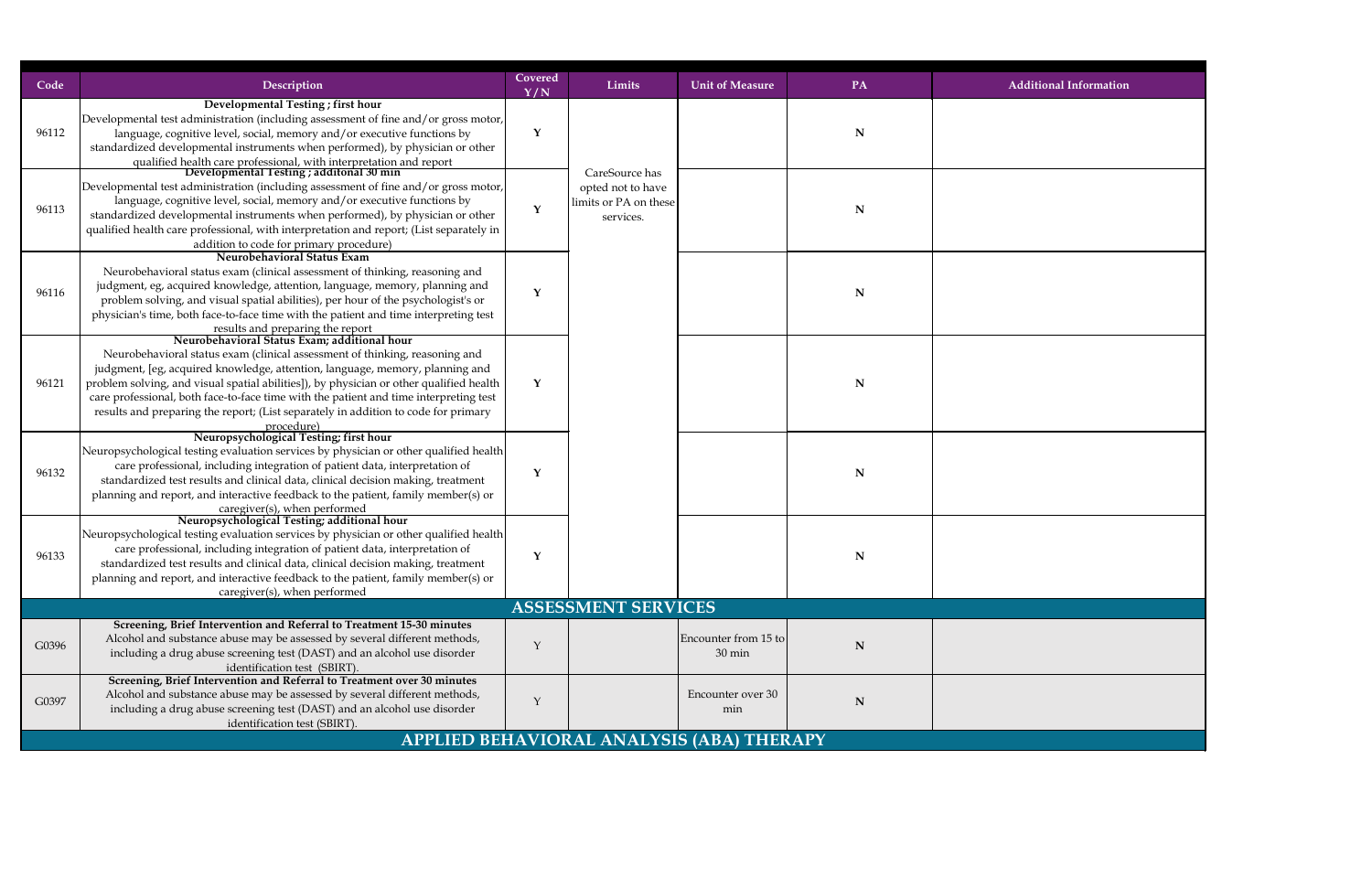| Code  | Description                                                                                                                                                                                                                                                                                                                                                                                                                                                                                                                               | Covered<br>Y/N | Limits           | <b>Unit of Measure</b> | PA | <b>Additional Information</b>                                                                                                                                                                                                                                                                                                                                                                                                                                                                                                                                                                                                                                                        |
|-------|-------------------------------------------------------------------------------------------------------------------------------------------------------------------------------------------------------------------------------------------------------------------------------------------------------------------------------------------------------------------------------------------------------------------------------------------------------------------------------------------------------------------------------------------|----------------|------------------|------------------------|----|--------------------------------------------------------------------------------------------------------------------------------------------------------------------------------------------------------------------------------------------------------------------------------------------------------------------------------------------------------------------------------------------------------------------------------------------------------------------------------------------------------------------------------------------------------------------------------------------------------------------------------------------------------------------------------------|
| 97151 | Behavior identification assessment, administered by a physician or other qualified<br>healthcare professional, each 15 minutes of the physician's or other qualified<br>healthcare professional's time face-to-face with member and/or<br>guardian(s)/caregiver(s) administering assessments and discussing findings and<br>recommendations, and non-face-to-face analyzing past data, scoring/interpreting the<br>assessment, and preparing the report/treatment plan. (Attended by member and                                           | Y              | 24 maximum units | $1$ Unit = $15$ min    |    |                                                                                                                                                                                                                                                                                                                                                                                                                                                                                                                                                                                                                                                                                      |
| 97152 | Behavior identification supporting assessment, administered by one technician<br>under the direction of a physician or other qualified healthcare professional, face-to-<br>face with member, each 15 minutes.<br>(Attended by member and technician (QHP may substitute for the technician))                                                                                                                                                                                                                                             | $\mathbf{v}$   |                  | 1 Unit = 15 min        |    |                                                                                                                                                                                                                                                                                                                                                                                                                                                                                                                                                                                                                                                                                      |
| 97153 | Adaptive behavior treatment by protocol, administered by technician under the<br>direction of a physician or other qualified healthcare professional, face-to-face with<br>one member, each 15 minutes. (Attended by member and technician (QHP may<br>substitute for the technician)                                                                                                                                                                                                                                                     | $\mathbf{v}$   |                  | 1 Unit = 15 min        |    | 97151, Behavior identification assessment, can be<br>billed a maximum of 24 units for a total of 6 hours<br>Code 97151 and 97152 can be billed for a combined<br>total of 6 hours every 6 months after the initial<br>assessment.<br>ABA Codes listed cannot be billed together for the<br>same amount of time for the same date of service.<br>BCBA or BCBA-D cannot bill the same amount of<br>time, for the same date of service as the BCaBA or<br>RBT (technician).<br>All services administered by a technician must be<br>directed and supervised by the BCaBA, BCBA or<br>BCBA-D.<br>A maximum of 1 hour of QHP supervision can be<br>billed for every 10 hours of RBT time. |
| 97154 | Group adaptive behavior treatment by protocol, administered by technician under<br>the direction of a physician or other qualified healthcare professional, face-to-face<br>with two or more patients, each 15 minutes.<br>(Attended by 2 or more members and technician (QHP may substitute for<br>technician)                                                                                                                                                                                                                           |                |                  | $1$ Unit = $15$ min    |    |                                                                                                                                                                                                                                                                                                                                                                                                                                                                                                                                                                                                                                                                                      |
| 97155 | Adaptive behavior treatment by protocol modification, administered by physician<br>or other qualified healthcare professional, which may include simultaneous direction<br>of technician, face-to-face with one patient, each 15 minutes. (Attended by member<br>and QHP; may include technician and/or caregiver)                                                                                                                                                                                                                        | Y              |                  | $1$ Unit = $15$ min    |    |                                                                                                                                                                                                                                                                                                                                                                                                                                                                                                                                                                                                                                                                                      |
| 97156 | Family adaptive behavior treatment guidance, administered by physician or other<br>qualified healthcare professional (with or without the member present), face-to-face<br>with guardian(s)/caregiver(s), each 15 minutes.<br>(Attended caregiver and QHP) 97157 Multiple-family group adaptive behavior                                                                                                                                                                                                                                  |                |                  | 1 Unit = 15 min        |    |                                                                                                                                                                                                                                                                                                                                                                                                                                                                                                                                                                                                                                                                                      |
| 97157 | Multiple-family group adaptive behavior treatment guidance, administered by<br>physician or other qualified healthcare professional (without the member present),<br>face-to-face with multiple sets guardians/caregivers, each 15 minutes. (Attended<br>caregivers of 2 or more members and QHP)                                                                                                                                                                                                                                         | $\mathbf{V}$   |                  | 1 Unit = 15 min        |    |                                                                                                                                                                                                                                                                                                                                                                                                                                                                                                                                                                                                                                                                                      |
| 97158 | Group adaptive behavior treatment with protocol modification, administered by<br>physician or other qualified healthcare professional, face-to-face with multiple<br>members, each 15 minutes.<br>(Attended by 2 or more members and QHP)                                                                                                                                                                                                                                                                                                 | $\mathbf{v}$   |                  | 1 Unit = 15 min        |    |                                                                                                                                                                                                                                                                                                                                                                                                                                                                                                                                                                                                                                                                                      |
| 0362T | Behavior identification supporting assessment, each 15 minutes of technicians'<br>time face-to-face with a member, requiring the following components: $\Box$<br>administered by the physician or other qualified healthcare professional who is on<br>site; $\Box$ with the assistance of two or more technicians; $\Box$ for a patient who exhibits<br>destructive behavior; $\square$ completed in an environment that is customized, to the<br>patient's behavior. $\Box$ (Attended by member and 2 or more technicians; QHP on site) | $\mathbf Y$    |                  | $1$ Unit = $15$ min    |    |                                                                                                                                                                                                                                                                                                                                                                                                                                                                                                                                                                                                                                                                                      |